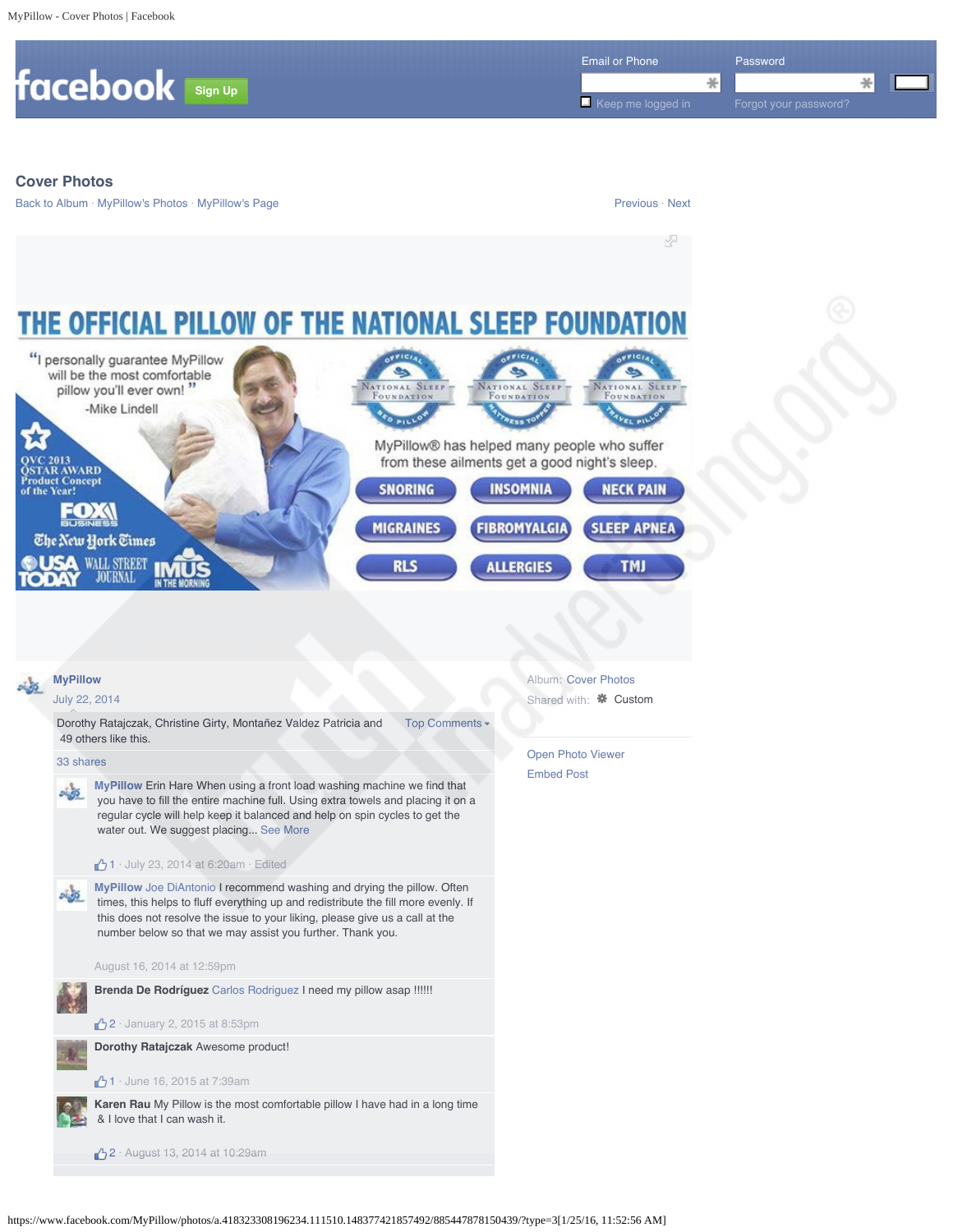

September 26, 2014 at 6:49pm

**Sharon Moore** I was skeptical at first...but we have had ours for just a week and I am getting the best sleep I have had, in a long time.

## $1 \cdot$  September 5, 2014 at 12:18pm  $\cdot$  Edited

**Jennifer Aggus White** I LOVE, LOVE, LOVE, this pillow! We thought it was a lil expendsive when we bought it. However, it's worth every penny! I suffer with fibromyalgia, insomnia, sleep apnea, and neck pain . I used to use 2 pillows and was always trying to get them comfortable. Now I only need one pillow! This one! I have been using it for 8 mths now and LOVE it! I now get a better nights sleep than I have in yrs! This is one product that lives up to its word! It's truly the most comfortable pillow I have ever owned! Btw.. Since I started using it my neck pain is gone!

#### $1 \cdot$  September 5, 2014 at 8:23am

**Rhoda Wierer** Thank-you, thank-you, thank-you........have loved the pillow for a year. We just got the Mattress Topper (plus a couple of extra pillows)......FINALLY a good night's sleep after so many years of hunting for something to help. No more restless leg. I get up in the middle of the night and can finally go right back to sleep. Hard to get up in the morning because it's so comfortable.

## $\bigoplus$  1 · August 21, 2014 at 5:24am

**Jeanne Blatt** like most people i was skeptical about ordering this pillow due to cost and boy am i glad i made this investment, best pillow i have ever slept on and more i take it with me everywhere and my son he is 12 yrs old and sweats at night until i gave him this pillow he now has no wet pillow or clothes, just washed them and out they came all ready and NO LUMPS. thanks for making these pillows.

## $\bigoplus$  1 · August 17, 2014 at 7:17am



**Christine Gary Lone Robison** I have 2 of them and I absolutely love them! Now of course, my mom snagged one of mine  $\bigcirc$